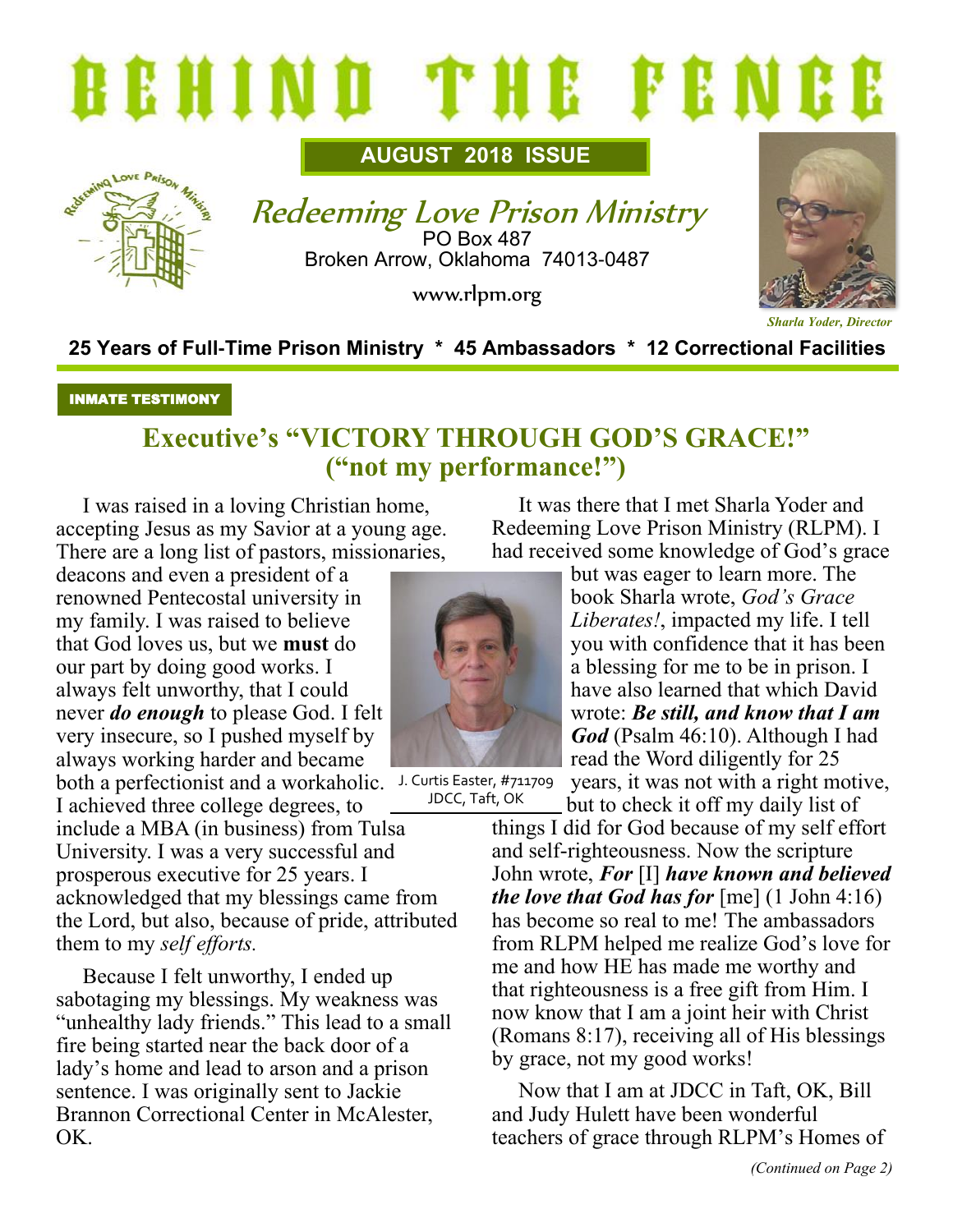*(Continued from Page 1)*

Honor class. I am so grateful for the ambassadors (volunteers) of Redeeming Love Prison Ministry: Sharla, Bill, Judy, Roann, Ina, Steve, Tom, and David. I am even more grateful for their lifechanging truths that have changed me. While in this facility, I have been able to share the things I have learned with many of the other inmates. My desire after release is to once again be restored to a corporate setting, utilizing my God-given talents to grow a profitable business, as well as to share the Gospel of Good News with leaders (both present and future), including who they are in Christ, and the subject of our righteousness in Christ. I love Ephesians 2:10—*We are His workmanship, created in Christ Jesus unto good works, which God* [has] *before ordained that we should walk in them.* I am very appreciative to RLPM and to Jesus Christ our Lord and Savior for ALL He has done for me!

J. Curtis Easter, #711709 JDCC, Taft, OK

### **MIRACLE HEALING AT WOMEN'S PRISON!**

*by Candy Wilson and Sharla Yoder*

**Sharla**: Last month we had our second prison healing service, and it was held at EWCC Chapel in Taft, OK. We would like to share what our Lord did in one of the incarcerated lady's life. She was a slightly short, Hispanic woman, probably in her late twenties.

**Candy**: Healing was the expression of God's love last month at EWCC, as many of the inmates received both healing and deliverance! Sharla had just invited the ladies who had come to the front for salvation (there were four) as well as other Christians to receive the infilling of the Holy Spirit (there were thirteen). This young Hispanic lady now stood in front of me for ministry. When I laid hands on her,



Candy Wilson RLPM Ambassador

she received the infilling of the Holy Spirit and immediately was deeply touched and began weeping and praying in other tongues!

**Sharla**: After I had done quite a lot of teaching of the scriptures on healing, between some of Brenda's anointed healing songs, I began inviting the ladies to the front for various healing or deliverance needs. One of the last things I called for was for ladies with bodily injuries, pain, or swelling.

**Candy**: This same lady came to me for healing ministry for her knee. Her right knee had hurt her so much she could hardly walk without a lot of pain. As I laid hands on her, God again touched her deeply as she wept. I sensed that God was cutting off the negative energy and inroads Satan had used in her life.

**Sharla**: Near the end of the service, I asked how many of the ladies believed they had been healed or delivered of something. About fifty hands went up! Several of the ladies came forward to give their testimony. This same lady was one of the first ones to come up.

**Candy**: She started by saying, *"I have never been to church before, and I had no idea there was anything like all of this available! I saw the flyers you sent down about this service that were posted and decided to come. I soon understood that God really loves me and came up to be saved and receive the Holy Spirit. Then when Sharla asked about injuries, I came up for God to heal my right knee."* 

**Sharla:** She went on to say that she could hardly bend her knee very far. She said, *"NOW, ALL THE PAIN AND SWELLING IS GONE!"* She began to bend her knee way down as she squatted down to the floor! Then she jumped up a few times and said with a BIG smile, *'Thank God, now I think I can even run!'* and she took off running to her seat near the back of the chapel auditorium! Everyone broke out into a thunderous applause with LOUD praise!! It was a night we will always remember, and I know she will too! THANK YOU, JESUS, You still do miracles today! Thank you, partners, and TO GOD BE ALL OF THE GLORY!!!

#### **THE LORD WILL CAUSE ALL THINGS TO WORK TOGETHER FOR YOUR GOOD!**

*And we know that all things work together for good to those who love God, to those who are the called according to His purpose.* 

*—Romans 8:28*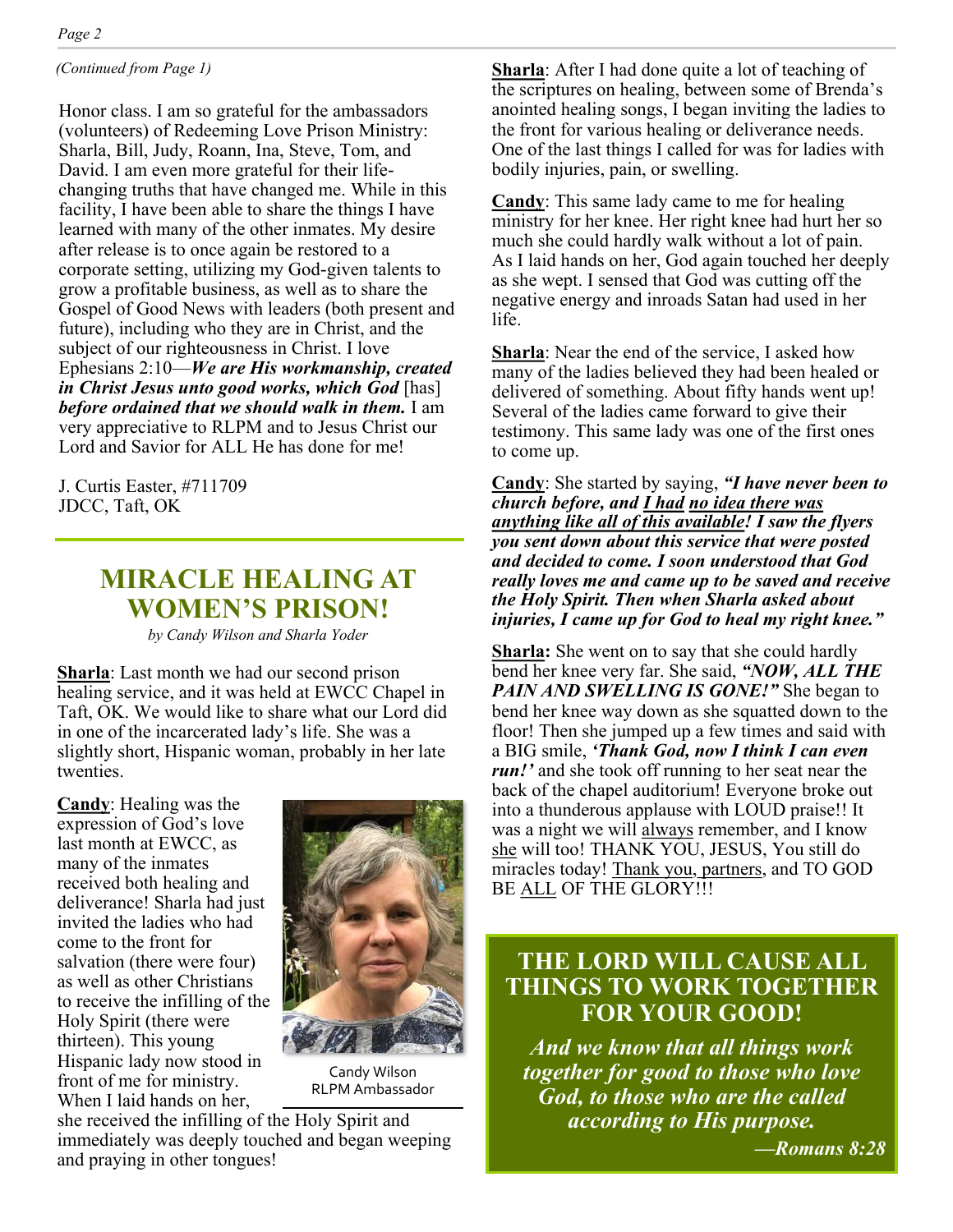## **MAIL BOX**

#### *Hey, Sharla! I'm Ashley Mac Aulay,*

*I just read your book, God's Grace Liberates!" Amazing book! It really touched my heart. I wanted to say thank you. It's really been hard being here in prison. I have not been able to communicate with my family for 24 days. Most of my family are in Colorado. My mom is all I have here in Oklahoma. I have been depressed and stressed out because I have no one to help me while in prison to get* 

*the stuff I need and such. Then I read your book. It made me realize that God's got this! All I need to do is have faith and HE will make sure I get the stuff I need, and He has! By reading your book, I can tell you're an* 



Ashley MacAulay, #735386 MBCC, McLoud, OK

*amazing lady with a big heart. Thank you for helping us who are locked up to learn the truth about God's love and grace, and the things we need to know from God's Word to become successful in life. Without people like you, we can feel forgotten about and that even God doesn't care. But now, because of your book, I know He really does love me and cares about everything!*

*Love,* 

*Ashley MacAulay, #735386 C2A-210 MBCC, McLoud, OK*

# **HEART TO HEART**

#### *by Sharla Yoder*

**I hope you enjoy reading the testimonies of some of the precious inmates that we have the joy of ministering to, and seeing how God uses us together with Him in transforming their lives!**

**It is wonderful to know that you have a vital and eternal part in this ministry of love and grace to hurting people behind bars, who desperately need JESUS (or more of HIM and His Word)! We do not hear from many of them who are greatly healed, transformed, or impacted another way, but we are so thankful for those who do communicate their victories and gratitude so that we can pass along their precious testimonies to you!**

**Last month, our finances for RLPM were considerably lower than usual, but we know that our great God is Jehovah Jirah, our provider.** ☺ **We thank you so much for your partnership in giving faithfully and praying for us as the Holy Spirit puts us on your heart. If you are able to give extra this month, it will be greatly appreciated, and if not, we understand. Please know that we love you, pray for you, and believe God is blessing you tremendously in every area of your life!**

**We appreciate any comments or feedback you may have, from time to time, about our newsletters.** ☺ **THANK YOU!**

**We look forward to hearing from you soon!**

**His Love and Mine,**



**Sharla Yoder, Founder/Director Redeeming Love Prison Ministry, Inc.**